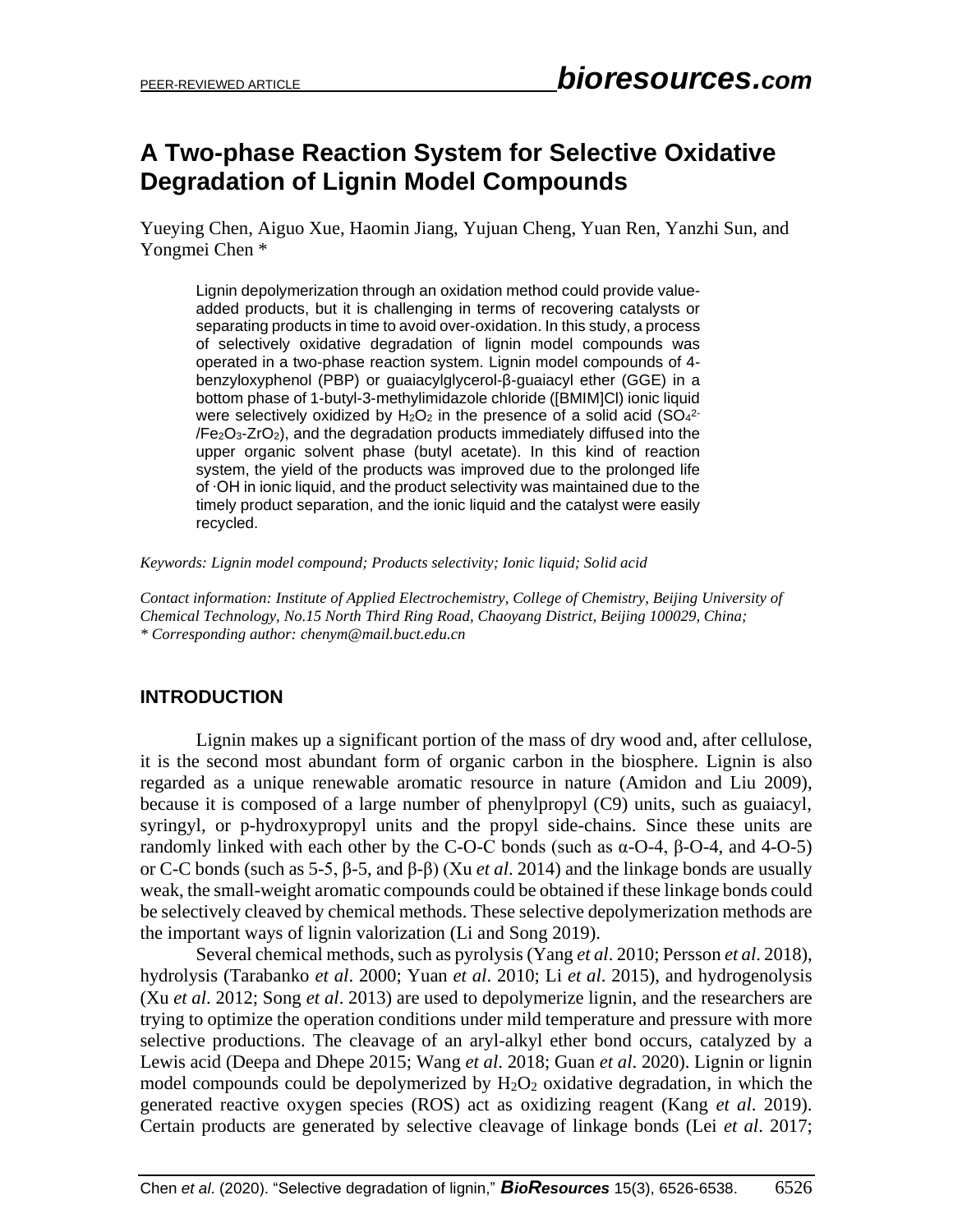Jiang *et al*. 2019). However, the product selectivity is reduced if a liquor having strong acidity (such as  $H_2SO_4$ ) is used as the co-catalyst because over-oxidation of the products can occur, making product separation difficult.

Reactive oxygen species are stabilized in ionic liquids (ILs) because the large ion volume, steric hindrance, and solvation effect of ILs can slow the self-quenching process of radicals (Zigah *et al*. 2009). Some ILs, for example ILs with imidazolium cations, possess good dissolvability for lignin or lignin model compounds because of the strong  $\pi$ - $\pi$  conjugation between their aromatic cations and the benzene rings in lignin molecules (Prado *et al*. 2016). If the depolymerized products could be separated immediately from the reaction system, ILs could be an ideal solvent for lignin depolymerization by oxidation. Otherwise, parts of phenol groups in the degraded products might be over-oxidized to aldehyde or carboxylic groups.

To avoid the over-oxidization of the depolymerization, an IL ([BMIM]Cl) and an organic solvent (butyl acetate), which are undissolved with each other, were chosen to compose a two-phase reaction system in this study. 4-Benzyloxyphenol (PBP) and guaiacylglycerol-β-guaiacyl ether (GGE) (Fig. 1) as lignin model compounds were dissolved in IL, and they were supposed to react with the ROS generated through the decomposition of H<sub>2</sub>O<sub>2</sub> catalyzed by a solid acid  $(SO<sub>4</sub><sup>2</sup>/Fe<sub>2</sub>O<sub>3</sub>-ZrO<sub>2</sub>)$ , while the degraded products (compounds with single benzene ring) might transfer into the organic solvent due to the distribution coefficient. The cleavage mechanism of linkage bonds was considered in this study based on the products analysis and degradation rates.



**Fig. 1.** Molecular structures of (a) 4-benzyloxyphenol (PBP); (b) guaiacylglycerol-β-guaiacyl ether (GGE)

## **EXPERIMENTAL**

#### **Materials**

Sulfuric acid, hydrogen peroxide (30%), potassium permanganate, iron nitrate nonahydrate, and ammonium hydroxide were purchased from Beijing Chemical Reagents Company (Beijing, China). Sodium oxalate was obtained from Guangfu Technology Development Limited Company (Tianjin, China). Zirconium oxychloride octahydrate was supplied by Jinke Chemical Research Institute (Tianjin, China). Methanol was purchased from Thermo Fisher (Shanghai, China), with chromatographically purity. The 4 benzyloxylphenol (PBP) and guaiacylglycerol-β-guaiacyl ether (GGE) were purchased from J&K Scientific (Beijing, China) and 1-butyl-3-methyl imidazole chloride ([BMIM]Cl) was supplied by Linzhou Branch Material Technology Co., Ltd (Linzhou, China).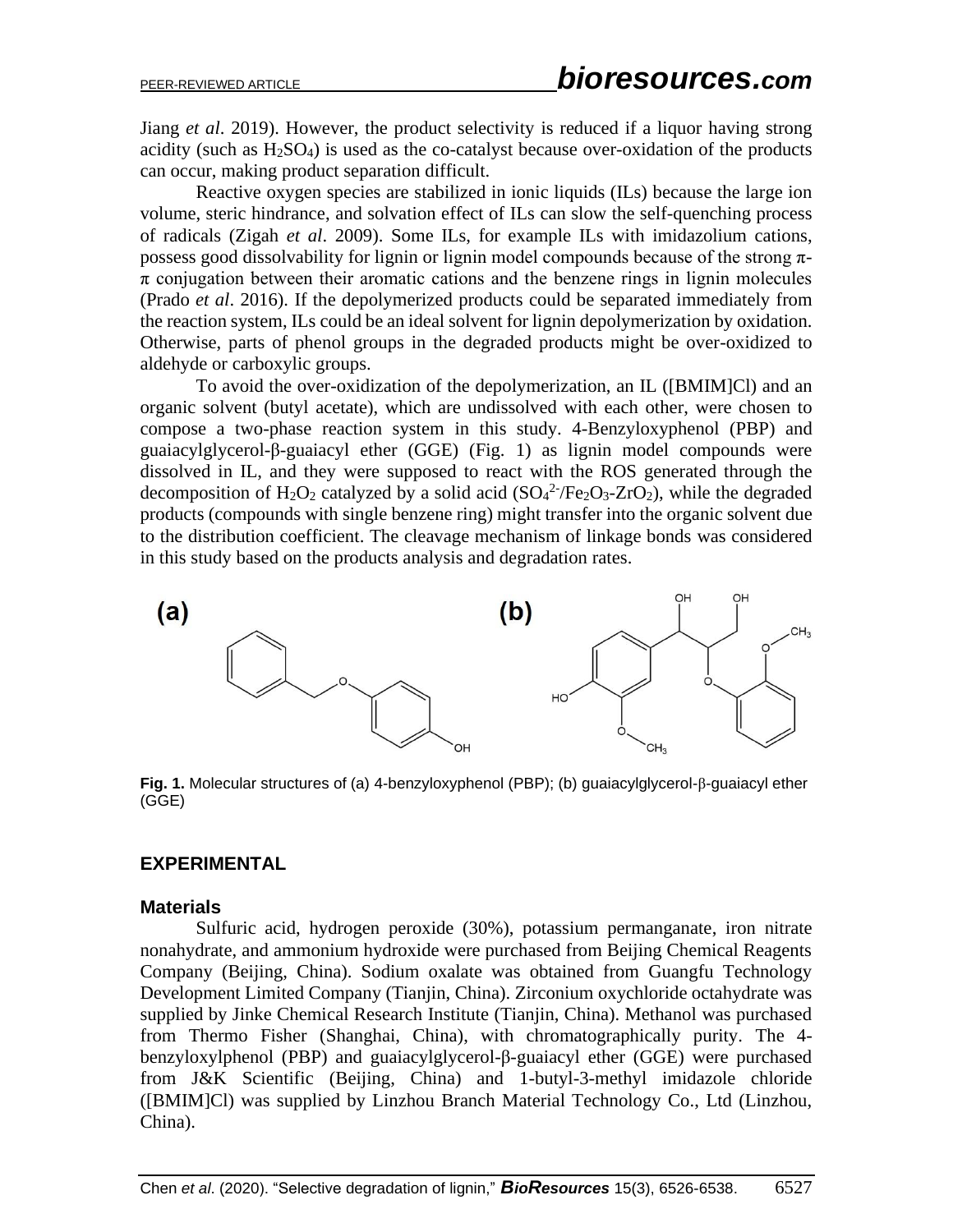### **Preparation of Solid Acid**

First, 4.8 g of ZrOCl2·8H2O and 6.0 g Fe(NO3)3∙9H2O were dissolved in deionized water, and ammonia (30 wt%) was added dropwise to adjust the pH to 9 to 10 under vigorous stirring. The solution was stored at room temperature for 24 h. The filter residue was washed by deionized water until no Cl<sup>-</sup> was detected. After drying at  $110^{\circ}$ C for  $12$  h, the solid was ground and sieved to obtain powder with particle size under 300 μm. The powder was immersed in 1.0 M sulfuric acid for 24 h. The filter residue was dried at 110 °C for 12 h and calcined at 650 °C for 4 h in a muffle furnace. After cooling to room temperature, the solid acid  $SO_4^2$ -/Fe<sub>2</sub>O<sub>3</sub>-ZrO<sub>2</sub> was obtained.

### **Characterization of Solid Acid**

The X-ray powder diffraction (XRD) patterns were tested on a diffractometer with Cu Kα radiation (40 kV, 150 mA) and of wavelength 1.5406 Å (D-8 Advanced, Bruker, Karlsruhe, Germany). X-ray photoelectron spectroscopy (XPS) measurements were performed by an X-ray photoelectron spectrometer using Al as the exciting source (Escalab 250Xi, Thermo Fisher). The acidity of the solid acid was tested by a pyridine-thermal desorption-infrared (Py-IR) spectrograph, using a Fourier transform infrared spectrometer (Nicolet Is50, Thermo Fisher).

## **Degradation of Lignin Model Compounds**

A total of 10.0 mg PBP was dissolved in 10.0 mL of [BMIM]Cl solution containing 15 wt.% water, which was used as the stock solution. Next, 1.0 mL of stock solution was pipetted for each degradation experiment, in which 2.0 to 10.0 mg of solid acid and 0.16 to 0.80 mol/L hydrogen peroxide were added. The degradation reactions were kept at different temperatures in a water bath under stirring for 2 h. GGE was degraded as the same process as described above.

## **Evaluation of Degradation Rate and Products Selectivity**

For evaluating the degradation rate, 100 μL of the reaction solution was sampled before and after the degradation reaction. The amount of PBP or GGE before and after degradation were determined by a high-performance liquid chromatography (HPLC, Thermo Fisher Ultimate 3000) based on standard curve method with the linear regression coefficient of 0.9992. The degradation rate (DR) is shown as Eq. 1,

$$
DR(\%)=V/V_0\times 100\% \tag{1}
$$

where *V<sup>0</sup>* and *V* (mAU∙min) are the peak areas of lignin model compounds before and after degradation, respectively.

Since the signals of the degradation products are covered by the signal of IL, the relative amounts of the degradation products in the reaction solution were determined by GC-MS after the extracted by organic solvent. The reaction solution after degradation was extracted twice with butyl acetate, and the butyl acetate phase was combined together. The compounds in it were identified by a gas chromatography-mass spectrometer (GC-MS, Shimadzu QP 2010 Ultra, Tokyo, Japan). The operation details of both HPLC and GC-MS are described in the Supplementary Information.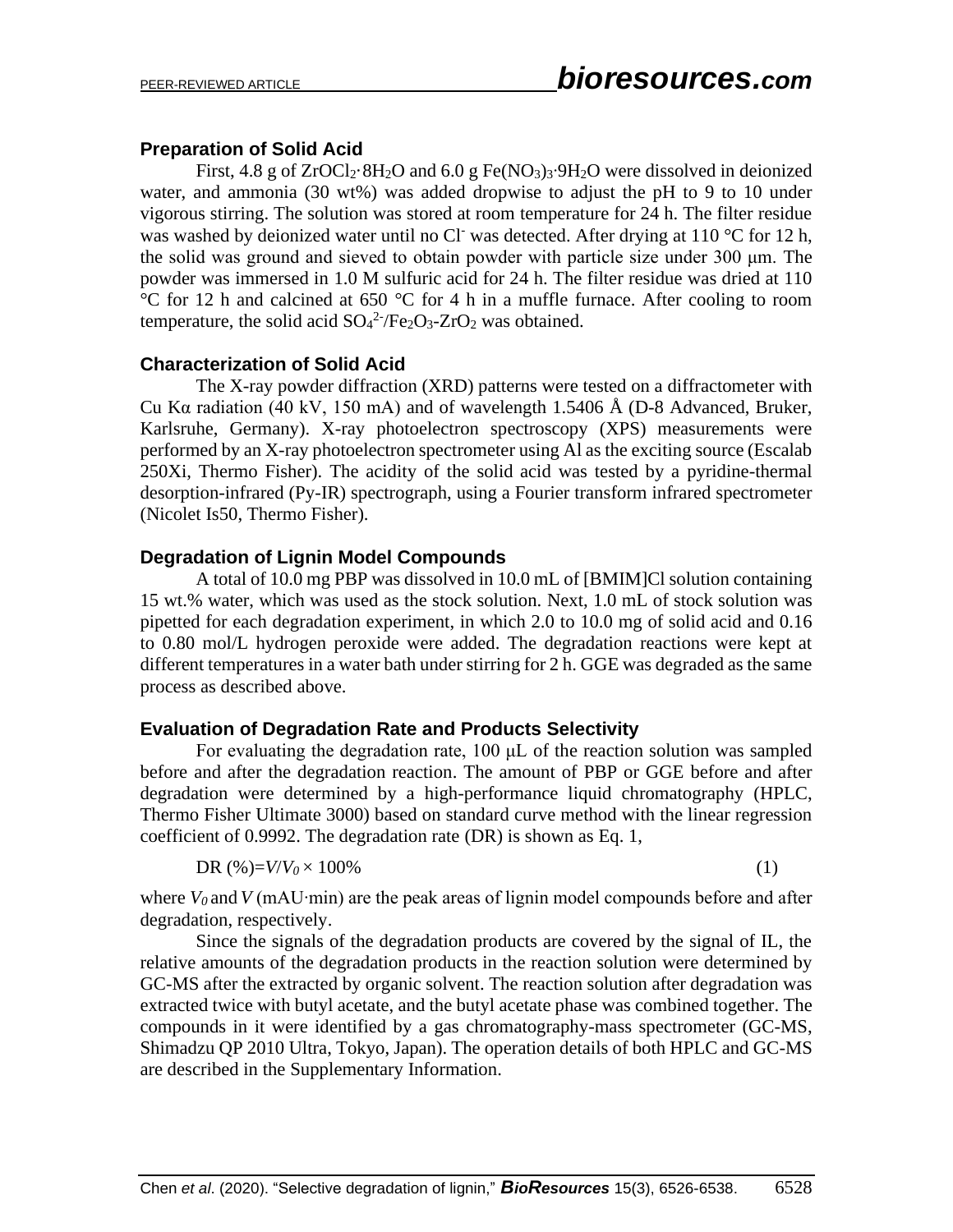# PEER-REVIEWED ARTICLE *bioresources.com*

## **RESULTS AND DISCUSSION**

### **Structure and Acidity Characterization of the Solid Acid**

The XRD patterns of the prepared solid acid  $SO_4^2$ -/Fe<sub>2</sub>O<sub>3</sub>-ZrO<sub>2</sub> (Fig. 2a) disclosed that  $SO_4^2$ -/Fe<sub>2</sub>O<sub>3</sub>-ZrO<sub>2</sub> is amorphous, while ZrO<sub>2</sub> and  $SO_4^2$ -/ZrO<sub>2</sub> prepared through the same process displayed perfect crystallinity. The phenomenon indicated that there were defect sites introduced in  $SO_4^2$ -/Fe<sub>2</sub>O<sub>3</sub>-ZrO<sub>2</sub> by doping of Fe.



Fig. 2. (a) XRD patterns of ZrO<sub>2</sub>,  $SO_4^2$ -/ZrO<sub>2</sub> and  $SO_4^2$ -/Fe<sub>2</sub>O<sub>3</sub>-ZrO<sub>2</sub>; (b) Py-IR spectra of  $SO_4^2$ -/Fe $_{2}$ O $_{3}$ -ZrO $_{2}$  at 150 °C, 250 °C, and 350 °C ; (c) O1s XPS spectra of SO $_{4}$ 2 $\cdot$ /ZrO $_{2}$  and SO $_{4}$ 2 $\cdot$ /Fe $_{2}$ O $_{3}$ -ZrO<sub>2</sub>; (d) diagram of L-acid and B-acid sites formed in SO<sub>4</sub><sup>2-</sup>/Fe<sub>2</sub>O<sub>3</sub>-ZrO<sub>2</sub>

The Py-IR spectra of  $SO_4^2$ -/Fe<sub>2</sub>O<sub>3</sub>-ZrO<sub>2</sub> at different temperatures is shown in Fig. 2b. According to Yue *et al.* (2019), the peak at  $1445 \text{ cm}^{-1}$  was assigned to the pyridine molecule adsorbed on the Lewis acid (L-acid) site of the solid acid, while the peak at 1540 cm<sup>-1</sup> originated from the Brønsted acid (B-acid) site, and the peak at 1490 cm<sup>-1</sup> was caused by both L-acid and B-acid sites. Although the intensity of these peaks decreased as the temperature increased, it is still obvious at 350 °C, meaning these L-acid and B-acid sites are strong enough.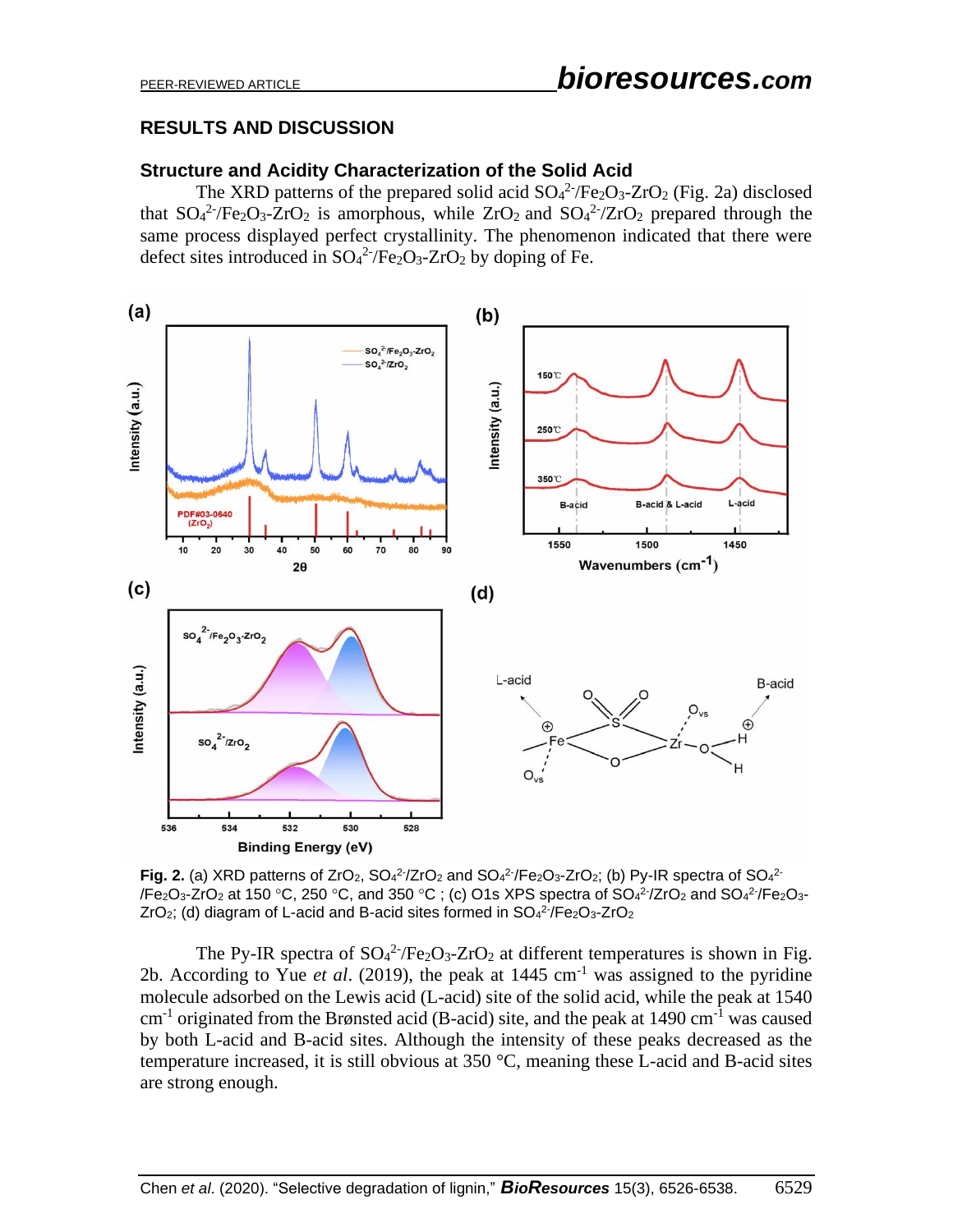The relative content of the oxygen vacancies was determined by XPS spectra shown in Fig. 2c. The O1s peaks in the spectra disclose two kinds of O atoms with different chemical atmosphere existed in the sample. The peaks at 530.01 and 531.68 eV are assigned to the oxygen atoms in lattice and the oxygen atoms in suspending hydroxyl groups, respectively (Ismail *et al*. 2019), and the peak originated from oxygen atoms in adsorbed  $SO_4^2$  might be too weak to be detected. The relative content of lattice oxygen in  $SO_4^2$ -/Fe<sub>2</sub>O<sub>3</sub>-ZrO<sub>2</sub> was 48.5%, while in  $SO_4^2$ -/ZrO<sub>2</sub> was 73.7%. The less lattice oxygen implied there were more oxygen vacancies introduced in  $SO_4^2$ -/Fe<sub>2</sub>O<sub>3</sub>-ZrO<sub>2</sub>.

The schematic diagram of the acidic sites formed on  $SO_4^2$ -/Fe<sub>2</sub>O<sub>3</sub>-ZrO<sub>2</sub> is shown in Fig. 2d. The oxygen vacancies  $(O_{vs})$  caused by the defects in lattice lead to the formation of L-acid sites on  $SO_4^2$ -/Fe<sub>2</sub>O<sub>3</sub>-ZrO<sub>2</sub>, and the suspending -OH groups on the surface of the solid are related to the B-acid sites.

### **H2O<sup>2</sup> Decomposition Catalyzed by Solid Acid**

The bromocresol green (BG) method was used to confirm the kind of ROS generated from  $H_2O_2$  decomposition catalyzed by solid acids. The detailed experimental section is described in the Supplementary Information in the Appendix. The results showed that the absorption intensity of BG solution decreased in the presence of  $H_2O_2$  and the solid acid, but the absorption intensity was almost unchanged if only  $H_2O_2$  or solid acid were present. As an extremely stable molecule, BG is reported to be only degraded by hydroxyl radicals (·OH) attacking the electronegative -Br group followed by degradation (Fassi *et al*. 2014). The results confirmed that hydroxyl radical ( $\cdot$ OH) was generated through  $H_2O_2$ decomposition catalyzed by the solid acids. Thus, the oxygen vacancies in the solid acids promoted the amounts of  $\cdot$ OH generated by decomposition of H<sub>2</sub>O<sub>2</sub>(Li *et al.* 2017), while ZrO<sup>2</sup> itself demonstrates a positive effect on Fenton-like reaction (Gao *et al*. 2019).

### **Optimization of Degradation Conditions**

Based on the degradation rate of PBP, the operating conditions were screened. The results showed that ionic liquid as the solvent was more favorable than methanol or acetonitrile due to the stabilization effect of ROS in IL. Very little PBP was degraded when just the solid acid was present, and only about 20% degradation rate could be achieved only with  $H_2O_2$ . Over 70% PBP was degraded when both of  $H_2O_2$  and solid acid were present. It seems to be necessary to set up the reaction system using IL as the solvent with presence of  $H_2O_2$  and solid acid.

The parameters of reaction conditions, such as catalyst dosage,  $H_2O_2$  concentration, reaction time, and temperature on the degradation efficiency were systemically studied. The results are shown in Fig. 3. As shown in Fig. 3a, the degradation rate (DR) increased from 20.4% to 38.5% when 2.0 mg solid acid was added in 2 h, and the DR increased gradually up to 73.7% as the amount of catalyst was increased to 10.0 mg. More PBP were degraded as the  $H_2O_2$  concentration increased (Fig. 3b), and over 90% PBP was degraded when 0.32 mol/L  $H_2O_2$  was used. The remaining amount of PBP was decreased as the reaction time increased.

As shown in Fig. 3c, the degradation rate was about 57.8% in 0.5 h, and 94.3% in 2 h. When the temperature elevated, the degradation rate increased greatly (Fig. 3d). About 85.7% of PBP was degraded in 2 h at 60  $^{\circ}$ C, while less than 5% was degraded at 20 $^{\circ}$ C in 2 h.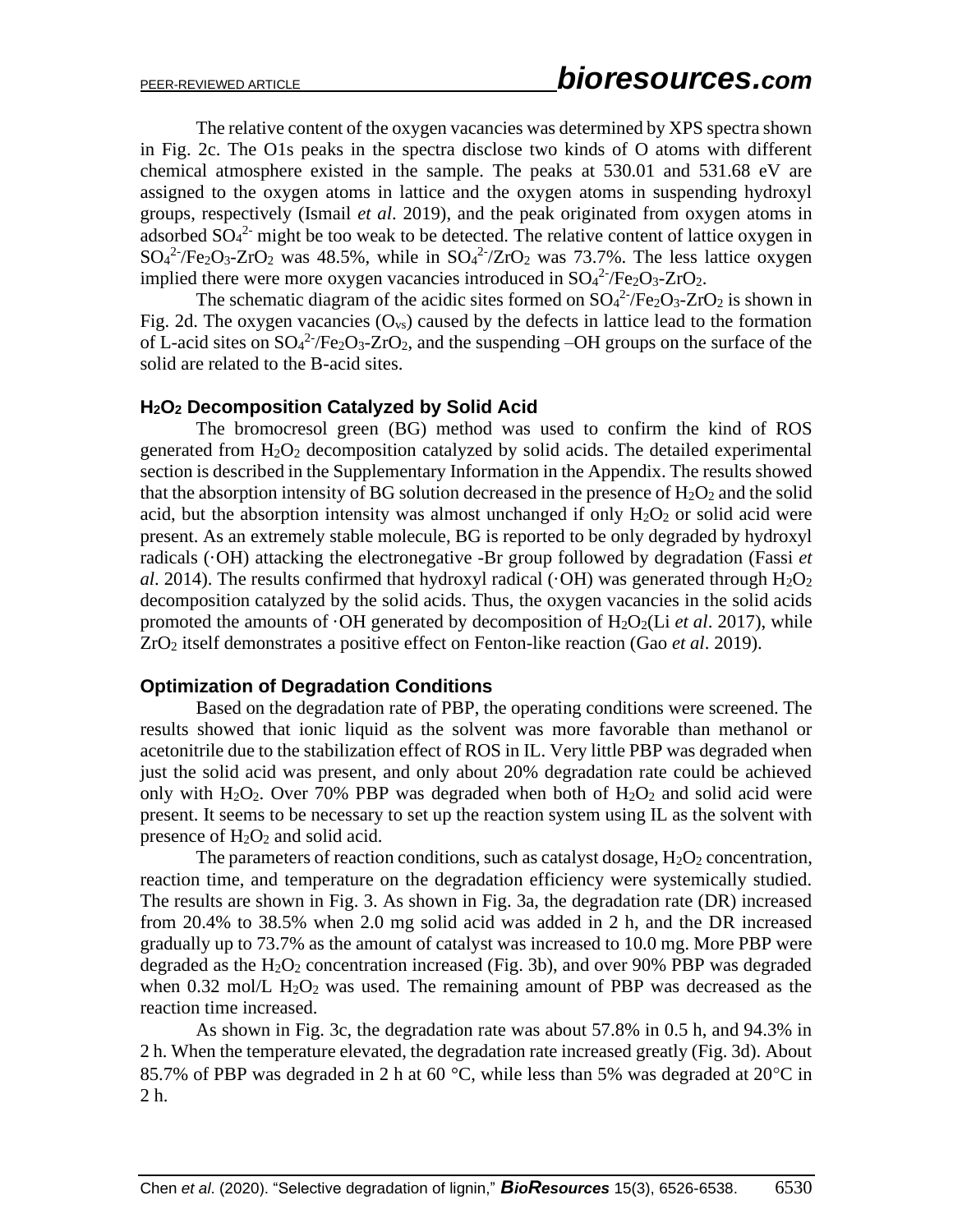# PEER-REVIEWED ARTICLE *bioresources.com*



**Fig. 3.** The degradation rate of PBP under different operation conditions, (a) with different dosage of catalyst; (b) with different initial concentration of  $H_2O_2$ ; (c) as the reaction time under the initial H<sub>2</sub>O<sub>2</sub> concentration of 0.80 mol/L;(d) at different temperature. The other operation conditions were the same as follows if not mentioned: the solid acid was  $SO_4^2$  /Fe<sub>2</sub>O<sub>3</sub>-ZrO<sub>2</sub>, the initial concentration of H<sub>2</sub>O<sub>2</sub> was 0.80 mol/L, catalyst dosage was 10.0 mg, the temperature was 60 °C, and the duration was 2 h.

The above phenomena indicate that the DR of PBP strongly depends on the amount of hydroxyl radicals ( $\cdot$ OH) that are produced through catalyzed decomposition of H<sub>2</sub>O<sub>2</sub>. The decomposition of  $H_2O_2$  follows the first-order kinetic reaction with reaction rate constants of 0.0121 min<sup>-1</sup> at 20 °C, 0.0396 min<sup>-1</sup> at 40 °C, and 0.0965 min<sup>-1</sup> at 60 °C, respectively (Lei *et al*. 2017). The amount of ·OH increased when the initial concentration of  $H_2O_2$ , the dosage of catalyst, and the reaction temperature were increased.

The degradation of another lignin model compound, GGE, in this reaction system was also performed. GGE has a β-O-4 bond, while PBP possesses an α-O-4 bond. As shown in Fig. 4d, 97.3% of GGE was degraded in presence of 0.80 mol/L  $H_2O_2$  and 10.0 mg  $SO_4^2$ -/Fe<sub>2</sub>O<sub>3</sub>-ZrO<sub>2</sub>, after reacting at 60 °C for 2 h.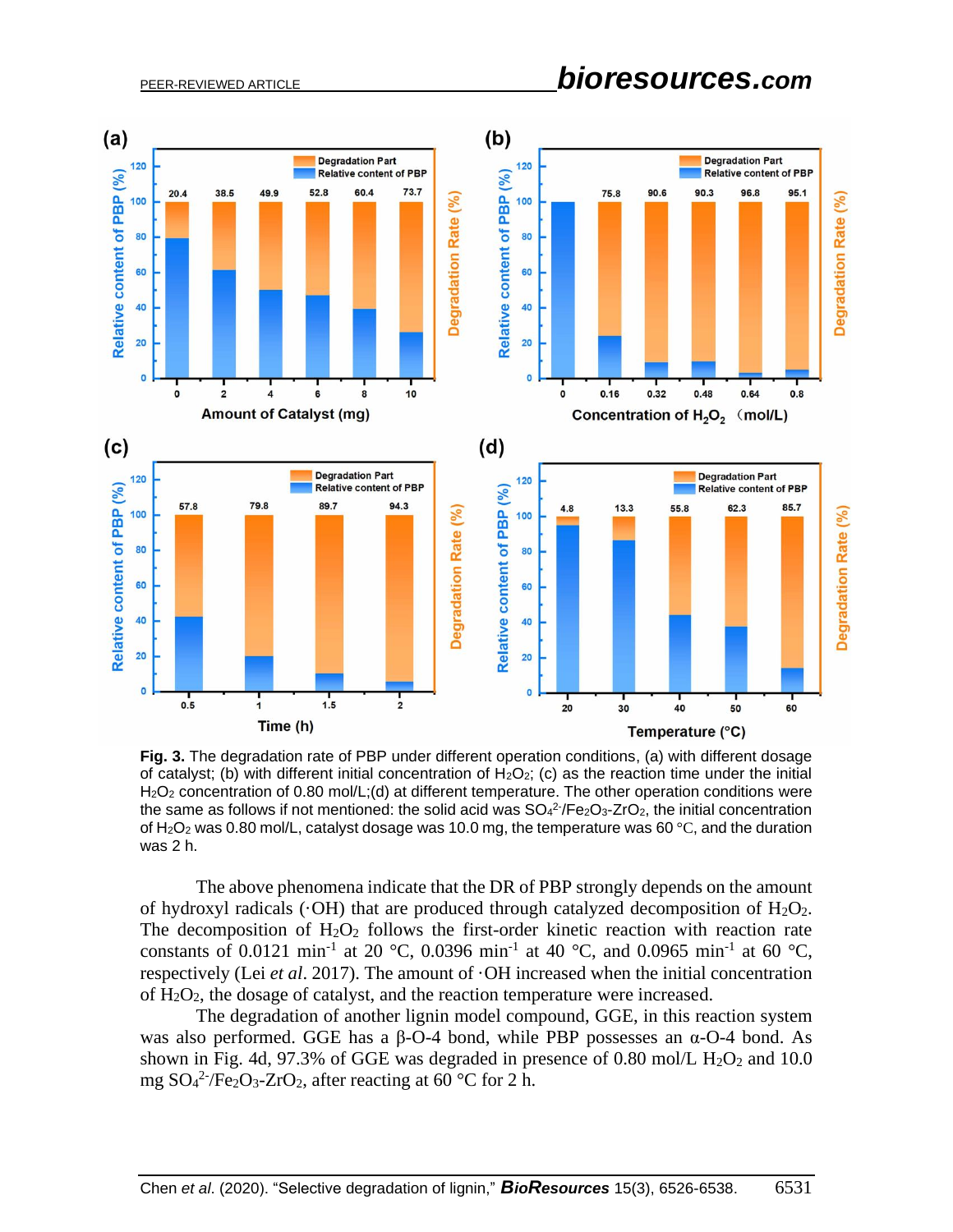# PEER-REVIEWED ARTICLE *bioresources.com*



**Fig. 4.** The degradation rate of GGE under different operation conditions, (a) with different dosage of catalyst; (b) with different initial concentration of  $H_2O_2$ ; (c) as the reaction time under the initial  $H_2O_2$  concentration of 0.80 mol/L;(d) at different temperature. The other operation conditions were the same as follows if not mentioned: the solid acid was  $SO_4^2$ -/Fe $_2O_3$ -ZrO<sub>2</sub>, the initial concentration of  $H_2O_2$  was 0.80 mol/L, catalyst dosage was 10.0 mg, the temperature was 60 °C, and the duration was 2 h.

#### **Two-phase Reaction System Design**

A two-phases reaction system was designed in which the degradation products were separated immediately, taking PBP as an example. As shown in Fig. 5a, the reaction environment is composed of ionic liquid [BMIM]Cl and butyl acetate, and those are immiscible with each other. In the bottom phase of [BMIM]Cl, PBP is degraded by  $H_2O_2$ in the presence of  $SO_4^2$ <sup>-</sup>/Fe<sub>2</sub>O<sub>3</sub>-ZrO<sub>2</sub>. The degraded products entered into the upper phase of butyl acetate due to solubility difference. The system was heated and stirred in a water bath. After sampling from the upper phase per hour, PBP and  $H_2O_2$  were re-added.

The product yield per cycle is shown in Fig. 5b. The relative content of two main products benzyl alcohol and benzaldehyde accumulated almost linearly for five consecutive times. The amount of benzyl alcohol was much higher than that of benzaldehyde. There was no benzoic acid detected. But it's not certain that the products had been completely extracted. It was supposed there were still products dissolved in the ILs, so that the yields could not been calculated. According to the cleavage mechanism of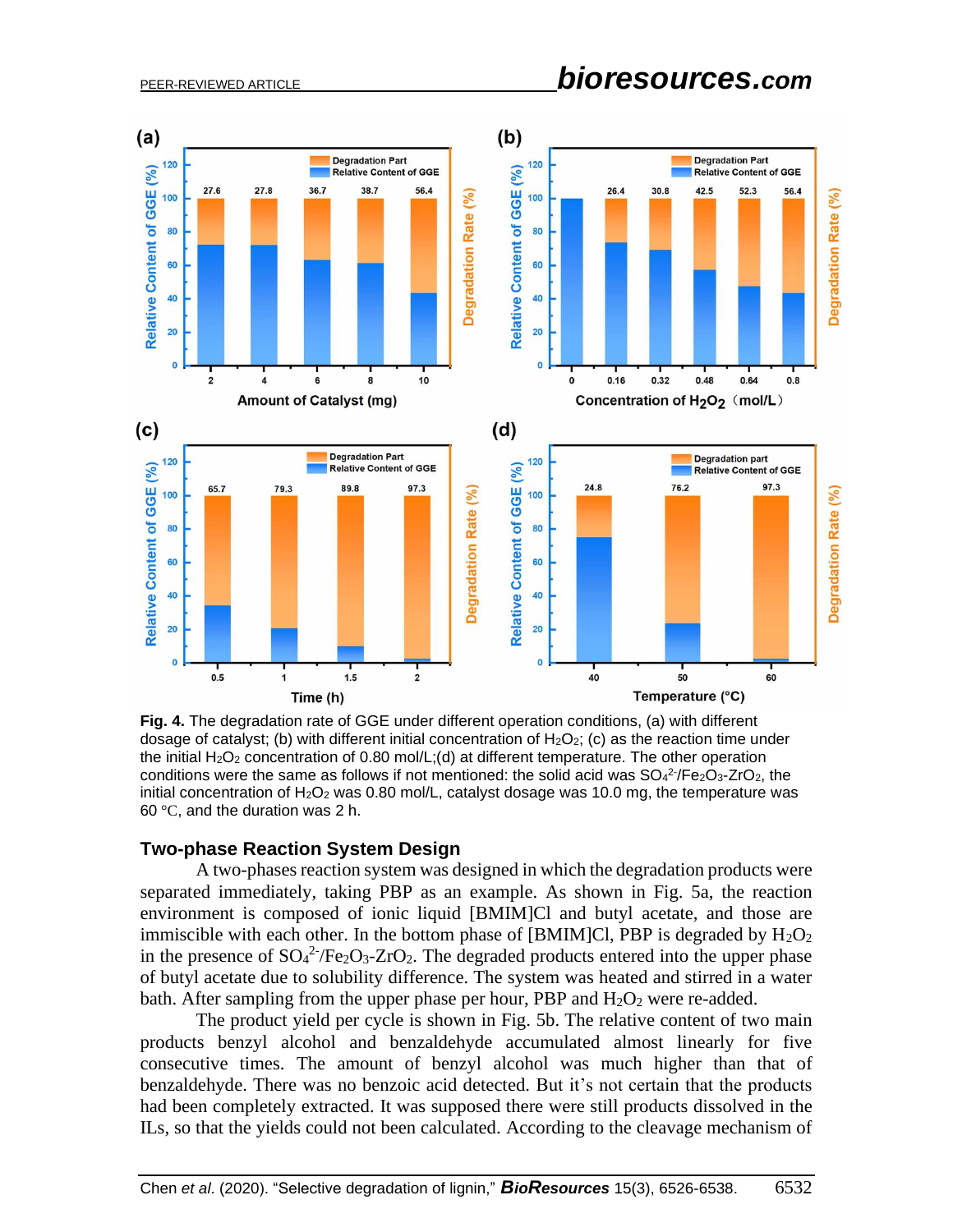PBP, benzyl alcohol is a direct product, while benzaldehyde is a secondary oxidation product. The efficiencies of degradation in the five cycles are shown in Fig. 5c, and the average value is 86.9%. Using this reaction system, it is easy to control the operation conditions. The instant separation of products can be realized, and the recycling of both the ionic liquid and solid acid catalyst can be achieved.



**Fig. 5.** (a)The setup of a multi-phased continuous reaction system; (b) the yield of main products, benzyl alcohol and benzaldehyde;(c) the calculated degradation efficiency in five consecutive cycles

## **Products Analysis and Reaction Mechanism**

To clarify the cleavage mechanism of linkage bonds in lignin model compounds, the degradation products were identified by GC-MS. Three kinds of degradation products of PBP were verified as hydroquinone, benzyl alcohol, and benzaldehyde. It could be reasonably deduced that the α-O-4 bond in PBP was cleaved to produce hydroquinone and benzyl alcohol, and part of benzyl alcohol underwent further oxidation to benzaldehyde. Guaiacol was detected in degradation products of GGE, which meant that the β-O-4 bond in GGE was cleaved in this reaction system. Based on the above results, the whole mechanism in this reaction system is shown in Fig. 6 (take PBP as an example). Accordingly,  $\cdot$ OH is generated through H<sub>2</sub>O<sub>2</sub> decomposition catalyzed by solid acid of  $SO_4^2$ -/Fe<sub>2</sub>O<sub>3</sub>-ZrO<sub>2</sub>, and its lifetime is prolonged due to the stabilization effect of ionic liquid. The dissolved lignin model compounds diffuse to the surface of solid acid, then adsorb on the Lewis acid site with O atom in aryl-alkyl C-O-C bond. After weakening, the ether bond is attacked by ·OH, eventually leading to the cleavage of the C-O-C bond. The degradation products rapidly enter into butyl acetate once they were produced, to realize the instant separation of products.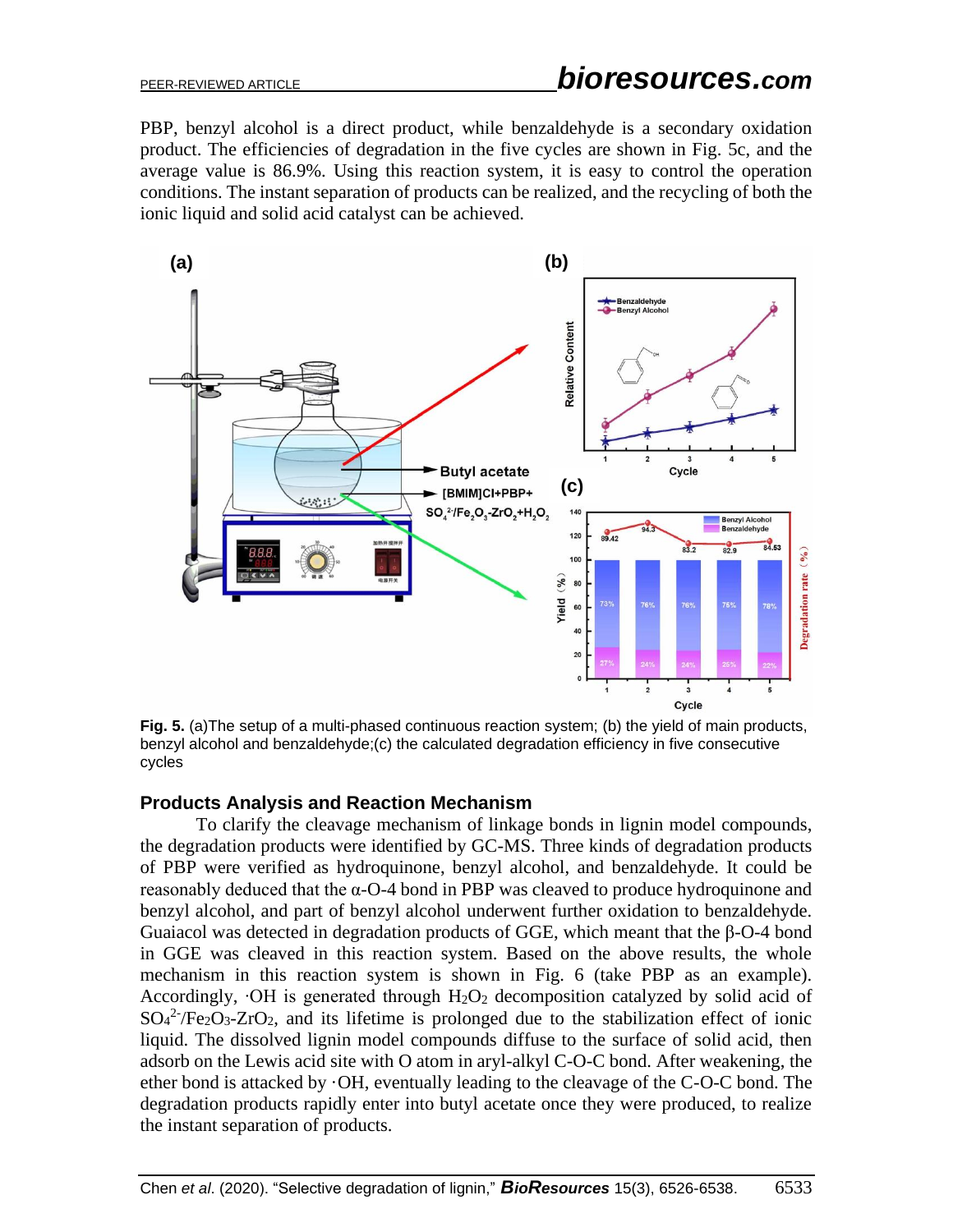While the application of this method to actual lignin samples is ongoing, due to the complexity of products analysis, this study promotes the design of the continuous procedure for oxidative degradation of lignin.



**Fig. 6.** Scheme of the cleavage of aryl-alkyl ether linkages in lignin model compounds with H<sub>2</sub>O<sub>2</sub> catalyzed by SO<sub>4</sub><sup>2-</sup>/Fe<sub>2</sub>O<sub>3</sub>-ZrO<sub>2</sub>

# **CONCLUSIONS**

- 1. A reaction system for the selectively oxidative cleavage of lignin model compound was designed, in which the degradation rate achieved more than 95% for both  $\alpha$ -O-4 and  $\beta$ -O-4 lignin model compounds, under a mild condition with 0.80 mol/L  $H_2O_2$  and 10 mg  $SO_4^2$ <sup>-</sup>/Fe<sub>2</sub>O<sub>3</sub>-ZrO<sub>2</sub> in [BMIM]Cl, reacting at 60 °C for 2 h.
- 2. A two-phase continuous reaction system with an average degradation efficiency of 86.9% was designed, which was also convenient for the recycling of ionic liquid and catalyst.
- 3. The mechanism of cleavage of aryl-alkyl ether bond was also studied. Lignin model compounds were dissolved in ILs, and the aryl-alkyl ether bond was selectively attacked by  $\cdot$ OH generated through H<sub>2</sub>O<sub>2</sub> catalyzed decomposition by solid acid SO<sub>4</sub><sup>2</sup>  $/Fe<sub>2</sub>O<sub>3</sub>$ -ZrO<sub>2</sub>. The degradation rate was improved by the stabilization of  $\cdot$ OH in ionic liquid. The degradation products rapidly entered into butyl acetate once they were produced because of the difference of solubility of the two phases.

## **ACKNOWLEDGMENTS**

The authors are grateful for the support of Beijing National Science Foundation, No. 2182046.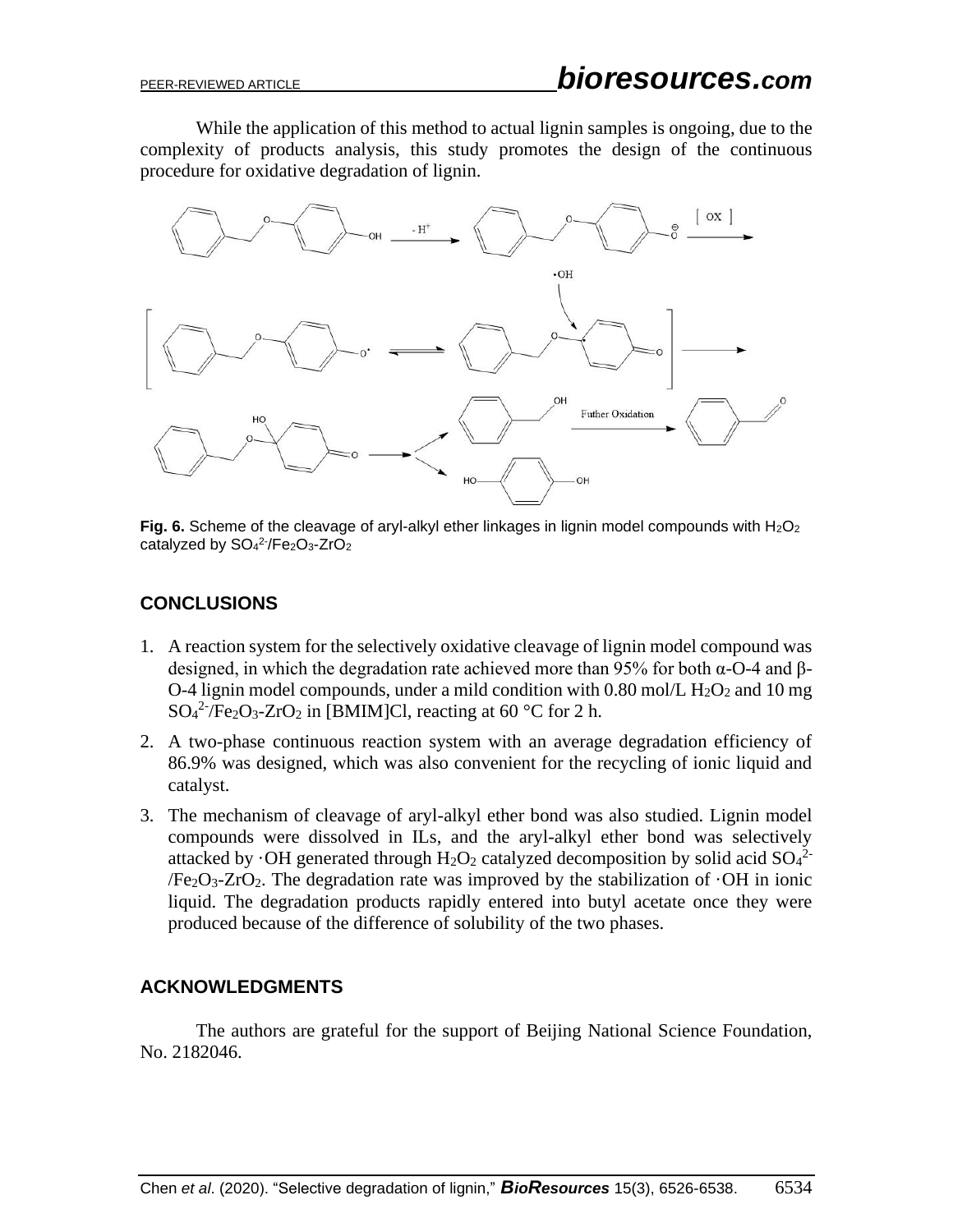## **REFERENCES CITED**

- Amidon, T. E., and Liu, S. (2009). "Water-based woody biorefinery," *Biotechnol. Adv.* 27(5), 542-550. DOI: 10.1016/j.biotechadv.2009.04.012
- Deepa, A. K., and Dhepe, P. L. (2015). "Lignin depolymerization into aromatic monomers over solid acid catalysts," *ACS. Catal.* 5(1), 365-379. DOI: 10.1021/cs501371q
- Fassi, S., Djebbar, K., Bousnoubra, I., Chenini, H., and Sehili, T. (2014). "Oxidation of bromocresol green by different advanced oxidation processes: Fenton, Fenton-like, photo-Fenton, photo-Fenton-like and solar light. Comparative study," *Desalin. Water. Treat.* 2014(52), 4982-4989. DOI: 10.1080/19443994.2013.809971
- Gao, P., Hao, M., He, Y., Song, Y., and Yang, S. (2019). "Effect of  $Fe<sub>2</sub>O<sub>3</sub>–ZrO<sub>2</sub>$  catalyst morphology on sulfamethazine degradation in the Fenton-like reaction," *Catalysts* 9(85), 1-11. DOI:10.3390/catal9010085
- Guan, W., Tsang, C.-W., Lin, C. S. K., Len, C., Hu, H., and Liang, C. (2020). "A review on high catalytic efficiency of solid acid catalysts for lignin valorization," *Bioresource Technol.* 2020(298), 122432. DOI:10.1016/j.biortech.2019.122432
- Ismail, M., Rahmani, M. K., Khan, S. A., Choi, J., Hussain,F., Batool, Z., Rana, A. M., Lee, J., Cho, H., and Kim, S. (2019). "Effects of Gibbs free energy difference and oxygen vacancies distribution in a bilayer  $ZnO/ZrO<sub>2</sub>$  structure for applications to bipolar resistive switching," *Appl. Surf. Sci.* 2019(498), 143833. DOI: 10.1016/j.apsusc.2019.143833
- Jiang, H. M., Wang, L., Qiao, L., Xue, A., Cheng, Y. J., Chen, Y. Y., Ren, Y., Chen, Y. M., and Wan, P. Y. (2019). "Improved oxidative cleavage of lignin model compound by ORR in protic ionic liquid," *Int. J. Electrochem. Sci.* 14(3), 2645-2654. DOI: 10.20964/2019.03.10
- Kang, Y., Lu, X. M., Zhang, G. J., Yao, X. Q., Xin, J. Y., Yang, S. Q., Yang, Y. Q., Xu, J. L., Feng, M., and Zhang, S. J. (2019). "Metal-free photochemical degradation of lignin-derived aryl ethers and lignin by autologous radicals through ionic liquid induction," *ChemSusChem* 12(17), 4005-4013. DOI: 10.1002/cssc.201901796
- Lei, W., Chen, Y., Liu, S., Jiang, H., and Wan, P. (2017). "Study on the cleavage of alkyl-O-aryl bonds by in situ generated hydroxyl radicals on an ORR cathode," *RSC Adv.* 7(81), 51419-51425. DOI: 10.1039/c7ra11236j
- Li, C., Zhao, X., Wang, A., Huber, G. W., and Zhang, T. (2015). "Catalytic transformation of lignin for the production of chemicals and fuels," *Chem. Rev.* 115(21), 11559-11624. DOI: 10.1021/acs.chemrev.5b00155
- Li, H., Shang, J., Yang, Z., Shen, W., Ai, Z., and Zhang, L. (2017). "Oxygen vacancy associated surface Fenton chemistry: Surface structure dependent hydroxyl radicals generation and substrate dependent reactivity," *Environ. Sci. & Technol.* 51(10), 5685-5694. DOI: 10.1021/acs.est.7b00040
- Li, H., and Song, G. (2019). "Ru-catalyzed hydrogenolysis of lignin: Base-dependent tunability of monomeric phenols and mechanistic study," *ACS Catal.* 9, 4054-4064. DOI: 10.1021/acscatal.9b00556
- Persson, H., Han, T., Sandström, L., Xia, W., Evangelopoulos, P., and Yang, W. (2018). "Fractionation of liquid products from pyrolysis of lignocellulosic biomass by stepwise thermal treatment," *Energy* 2018(154), 346-351. DOI: 10.1016/j.energy.2018.04.150
- Prado, R., Brandt, A., Erdocia, X., Hallett, J., and Welton, T. (2016). "Lignin oxidation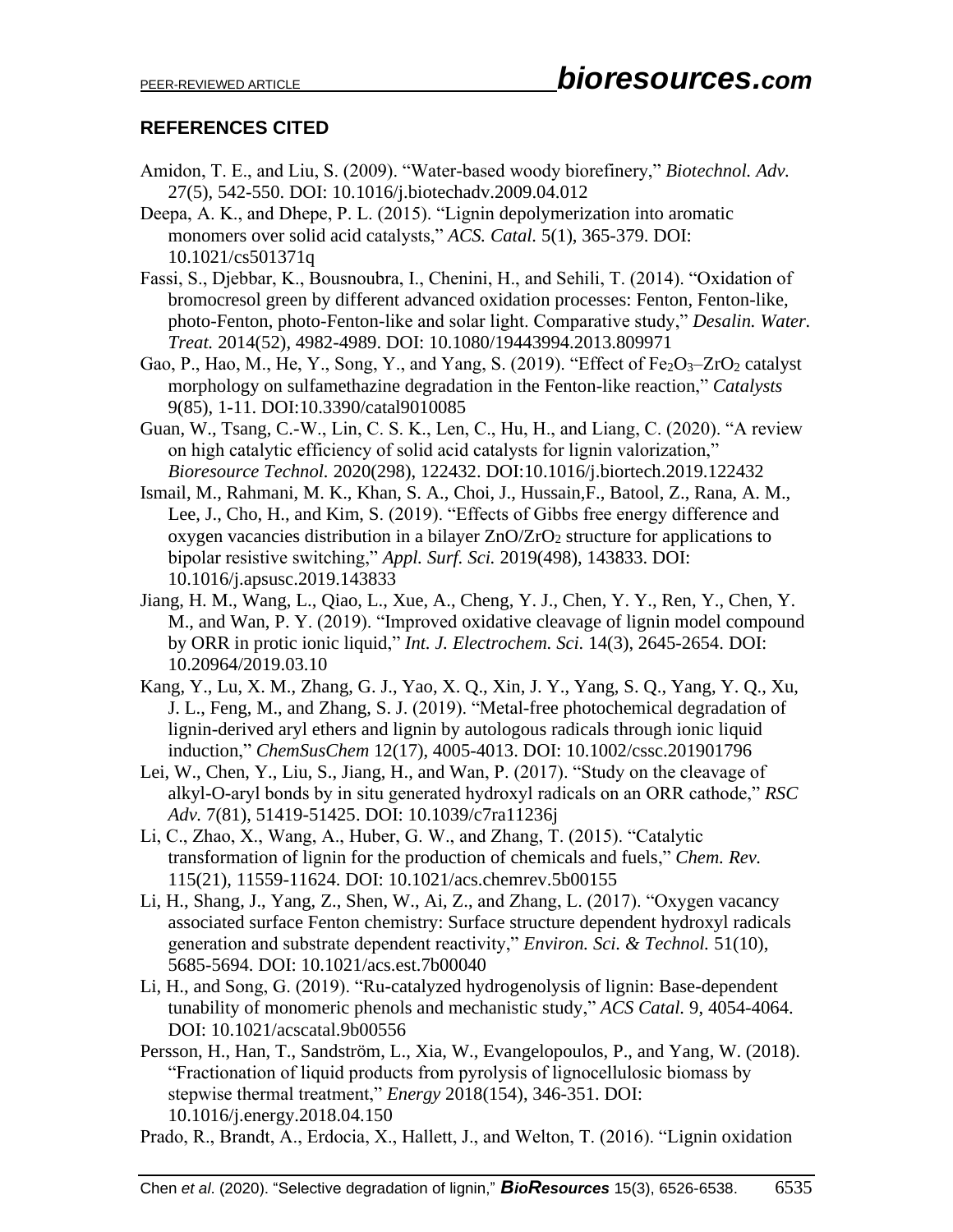and depolymerisation in ionic liquids," *Green Chem.* 18(3), 834-841. DOI: 10.1039/c5gc01950h

- Song, Q., Wang, F., Cai, J., Wang, Y., Zhang, J., Yu, W., and Xu, J. (2013). "Lignin depolymerization (LDP) in alcohol over nickel-based catalysts *via* a fragmentation– hydrogenolysis process," *Energ. & Environ. Sci.* 6(3), 994-1007. DOI: 10.1039/c2ee23741e
- Tarabanko, V. E., Hendogina, Y. V., Petuhov, D. V., and Pervishina, E. P. (2000). "On the role of retroaldol reaction in the process of lignin oxidation into vanillin. Kinetics of the vanillideneacetone cleavage in alkaline media," *React. Kinet. Catal. Lett.* 69(2), 361-368. DOI: 10.1023/a:1005620521240
- Wang, H. L., Wang, H. M., Kuhn, E., Tucker, M. P., and Yang, B. (2018). "Production of jet fuel-range hydrocarbons from hydrodeoxygenation of lignin over super Lewis acid combined with metal catalysts," *ChemSusChem* 11(1), 285-291. DOI: 10.1002/cssc.201701567
- Xu, C., Arancon, R. A. D., Labidi, J., and Luque, R. (2014). "Lignin depolymerisation strategies: towards valuable chemicals and fuels," *Chem. Soc. Rev.* 43(22), 7485- 7500. DOI: 10.1039/c4cs00235k
- Xu, W., Miller, S. J., Agrawal, P. K., and Jones, C. W. (2012). "Depolymerization and hydrodeoxygenation of switchgrass lignin with formic acid," *ChemSusChem* 5(4), 667-675. DOI: 10.1002/cssc.201100695
- Yang, Q., Wu, S., Lou, R., and Lv, G. (2010). "Analysis of wheat straw lignin by thermogravimetry and pyrolysis-gas chromatography/mass spectrometry," *J. Anal. & Appl. Pyrol.* 87(1), 65-69. DOI: 10.1016/j.jaap.2009.10.006
- Yuan, Z., Cheng, S., Leitch, M., and Xu, C. C. (2010). "Hydrolytic degradation of alkaline lignin in hot-compressed water and ethanol," *Bioresource Technol.* 101(23), 9308-9313. DOI: 10.1016/j.biortech.2010.06.140
- Yue, Y., Guo, X. X., Liu, T., Liu, H. Y., Wang, T. H., Yuan, P., Zhu, H. B., Bai, Z. S., and Bao, X. J. (2019). "Template free synthesis of hierarchical porous zeolite beta with natural kaolin clay as alumina source," *Micropor. Mesopor. Mater.* 2020(293), 109772. DOI: 10.1016/j.micromeso.2019.109772
- Zigah, D., Wang, A.-F., Lagrost, C. and Hopiot, P. (2009). "Diffusion of molecules in ionic liquids/organic solvent mixtures. Example of the reversible reduction of  $O_2$  to superoxide," *J. Phys. Chem. B* 113(7), 2019-2023. DOI: 10.1021/jp8095314

Article submitted: April 22, 2020; Peer review completed: June 4, 2020; Revised version received: July 1, 2020; Published: July 8, 2020. DOI: 10.15376/biores.15.3.6526-6538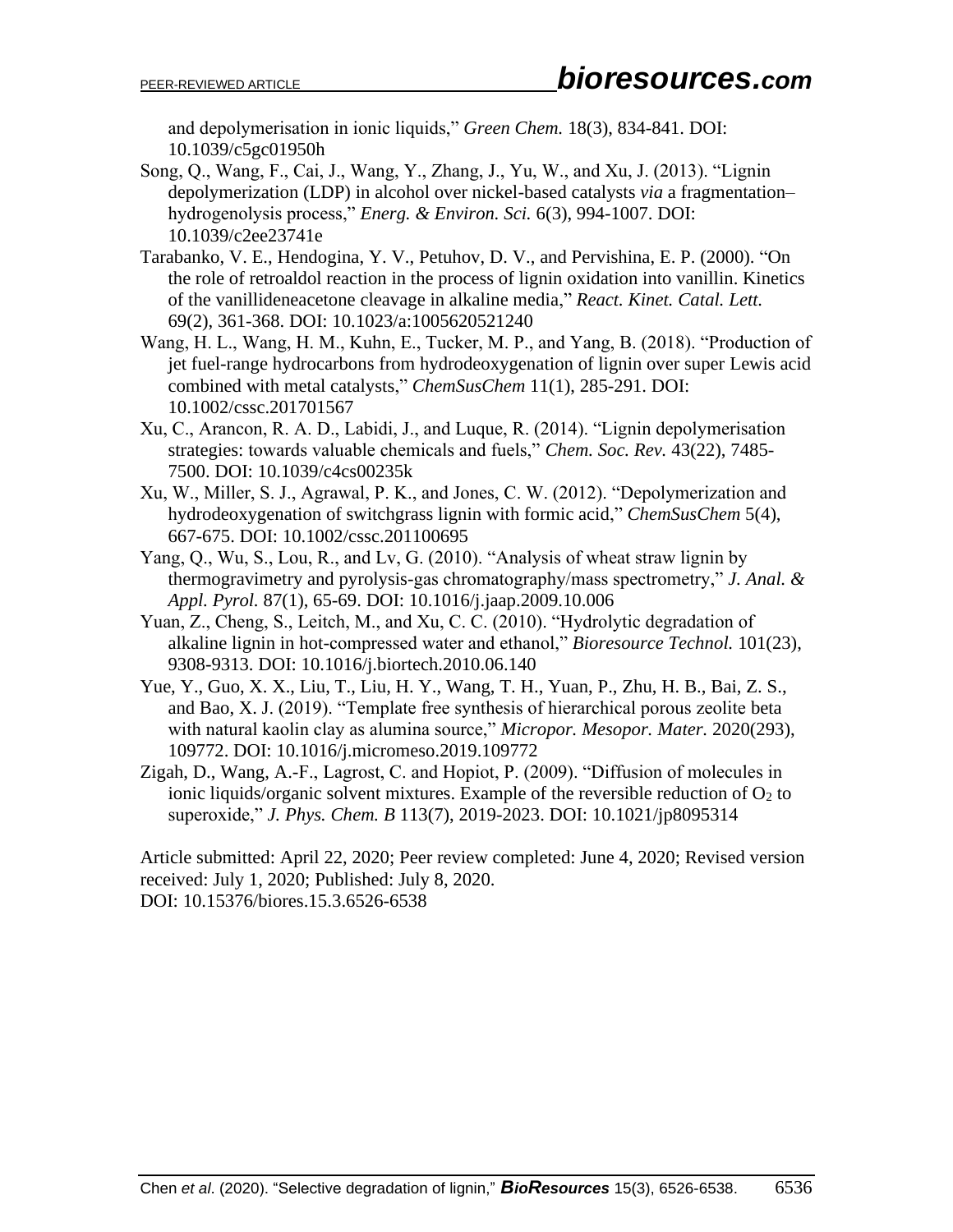## **SUPPLEMENTARY INFORMATION**

## **Evaluation of Degradation Rate and Product Selectivity**

#### *HPLC conditions*

The degradation rate of lignin model compounds was analyzed using an Ultimate 3000 HPLC system (Dionex, Sunnyvale, America) equipped with a  $C_{18}$  column (4.6 mm i.d.; particle size, 5 µm; length, 250 mm; Shimadzu) and a UV detector. Under the optimized ratio and flow rate of mobile phase, PBP was analyzed using a mixed solution of methanol and water (80%/20%) at 0.5 mL/min, 35 °C. The detection wavelength of UV detector was 235 nm, and 1.0 μL sample was injected in to the HPLC system.

GGE was analyzed using a mobile phase with a flow rate of 0.5 mL/min, gradient elution, the ratio was as follows:  $0-3$  min (methanol/ water =  $50\%/50\%$ ),  $3-16$  min (methanol/ water =  $50\%/50\% \rightarrow$  methanol/ water =  $80\%/20\%$ ), 16-18 min (methanol/ water =  $80\%/20\%$ ), 18-23 min (methanol/ water =  $50\%/50\%$ ). The column temperature was 35 °C. The detection wavelength of UV detector was 280 nm, and 1.0 μL sample was injected.

#### *GC-MS conditions*

GC-MS instrument with electron impact (EI) ion source (QP2010 Ultra, Shimadzu, Japan) was used to analyze the products. Rxi-5Sil MS column (30.0 m ⅹ 0.25 mm i.d. ⅹ 0.25 μm, Restek, USA) was used as an analytical column. Ultra high purity helium was used as the carrier gas at a flow rate of 1.4 mL/min. The gas chromatograph oven temperature was initially set at 45 °C for 5 min, then raised to 110 °C at a rate of 12 °C / min and held at this temperature for 1 min, and finally held for 1 min after raising to 280 °C at a rate of 8 °C /min and The injection port temperature was set as 280 °C with a spilt ration of 20:1. Electron impact (EI) ion source temperature was set at 280  $^{\circ}$ C, which energy was 70 eV. The data was recorded with selected ion monitor (SIM) mode.

### **Measurement of H2O<sup>2</sup> Concentration**

The concentration of  $H_2O_2$  was measured by the KMnO<sub>4</sub> titration method. Specifically, approximately 5.0 g of  $KMnO_4$  was dissolved in deionized water (300.0 mL), namely solution A. Three parts of  $Na<sub>2</sub>C<sub>2</sub>O<sub>4</sub>$  of different masses were weighed separately and then dissolved in deionized water (50.0 mL) together with  $H_2SO_4$  (10.0 mL, 1.0 mol/L) in a water bath at 80 °C for 30 min. This solution was named solution B. Solution B was used to titrate Solution A to pink and hold for 30 s without discoloration. This titration experiment was repeated several time for average value. The concentration of solution A is shown by Eq. S1.

$$
c_{(KMnO_4)} = 2 c_{(Na_2C_2O_4)} \times \nu_{(Na_2C_2O_4)} / 5 \nu_{(KMnO_4)}
$$
\n(1)

After calculation, the concentration of solution A was 0.1013 mol/L.

Then, 320.0 μL of  $H_2O_2$  (approximately 30% v/w) was fully mixed into 100.0 mL of H2SO<sup>4</sup> (1.0 mol/L), named solution C. Solution A, which had been known the exact concentration, was used to titrate solution C in order to calculate the concentration of  $H_2O_2$ , as shown in Eq. S2.

$$
c_{(H_2O_2)} = 5 c_{(KMnO_4)} \times \nu_{(KMnO_4)}/2 \nu_{(H_2O_2)}
$$
 (2)

After calculation, the actual concentration of the solution C was 8.78 mol/L.